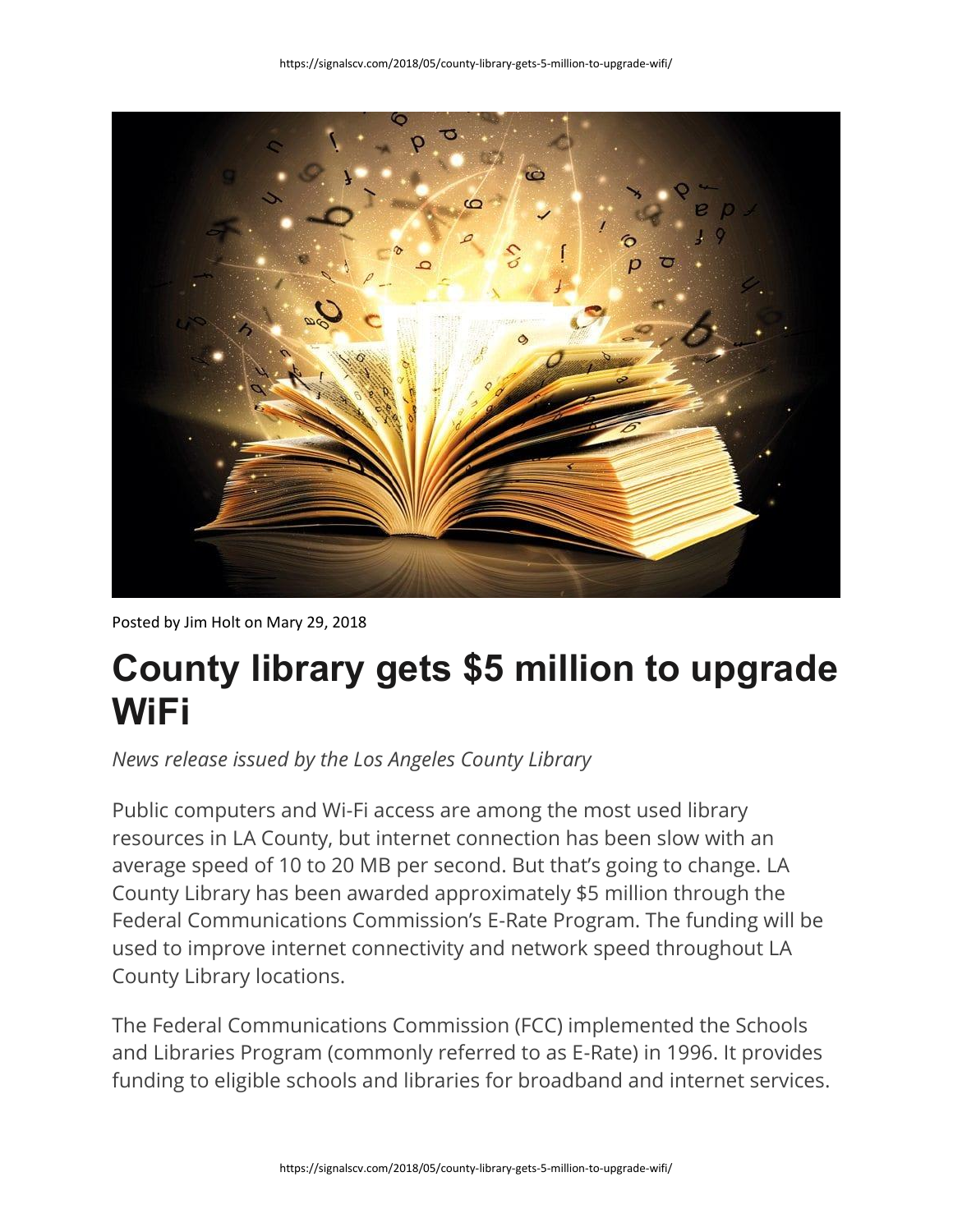The funding will allow libraries to connect to the California Research and Education Network (CalREN), a high-capacity network that serves the vast majority of research and education institutions in the state. CalREN is operated by the non-profit Corporation for Education Network Initiatives in California (CENIC), and will deliver faster, more reliable wireless access to library customers, helping to close the technology gap and remove barriers to access.

LA County Library's service area covers a vast socioeconomic landscape. In a County where rent control continues to drop while housing costs rise, many lower income communities cannot afford the added luxury of internet access in their homes. This digital divide has adverse effects—students lacking access to digital educational materials from home may fall behind in school, while residents lacking access to general information may struggle to improve their lives.

"Because a large percentage of our customers come to the library for Wi-Fi and computer access, increasing the quality of our technology is essential to removing digital barriers and improving the Library as the center for learning for our customers, one of our strategic priorities" said LA County Library Director, Skye Patrick.

"Our current network quality is not at the level that our customers expect or deserve. This grant will allow us to upgrade our infrastructure to provide a high-speed internet connection, enabling our customers to learn and explore at a much faster pace, while hopefully also attracting more foot traffic to the Library," Patrick added.

LA County Library has experienced an overwhelming increase in online resource usage within the last year—in addition to facilitating over 1.72 million Wi-Fi sessions and 1.8 million public computer sessions, there was a 19 percent increase in OverDrive eBook and audiobook circulation, a 12 percent increase in digital magazine circulation, a 63 percent increase in Hoopla music and movie streaming, and a 85 percent increase in Lynda.com usage. The Library expects these upward trends to continue.